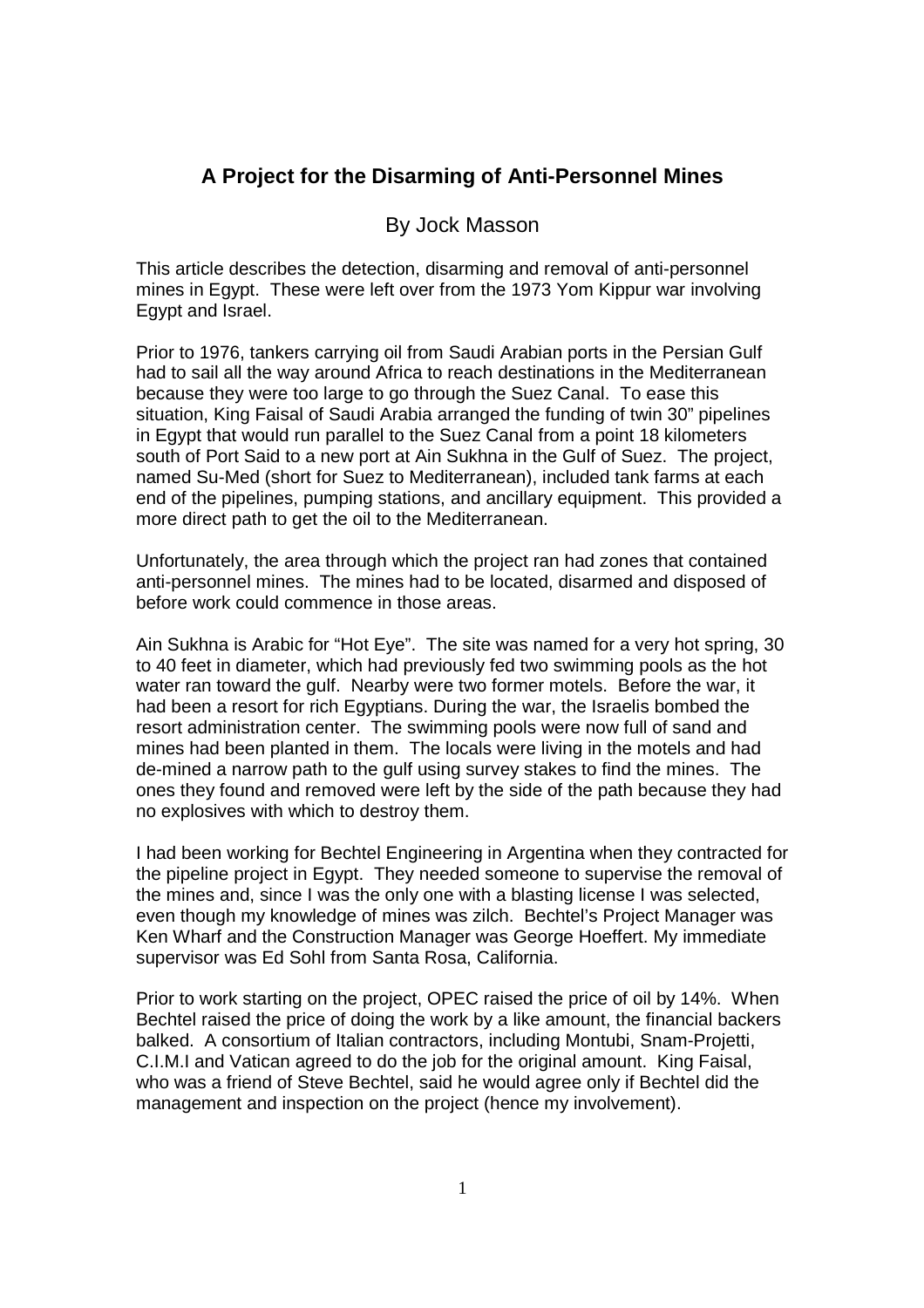While we were waiting for Mukhabarat (the secret police in Arabic countries) clearance to stay overnight in the military area, Ed and I lived in the Mena House, a hotel adjacent to the pyramids. We were there while Kissinger, Menachem Begin and Anwar Sadat were negotiating in that same hotel.

For the first three months, with a vehicle and driver, I was all over Egypt to find a contractor with enough equipment and support to move the massive quantities of earth on site for the tank farms and pipelines.

There had been an embargo on all imports from the U.S. since 1953. All contracts had to go to Egyptians. They had lots of broken-down Russian equipment. The exception was Wadi Komombo. They had a full shop, machinists and old LeTourneau C Pulls (U.S.-built motor scrapers) ready to go to work. They were the managers of what had been a British sugar cane plantation. They had held firm, kept their best men, and survived changes in the Egyptian administration. They had been in business since Nasser forced the British out.

Amin Shawarbi was CEO and Mohamed Eid was the Accountant at Wadi Komombo. Shawarbi bid the job at £2 Egyptian per cubic meter and convinced Su-Med that he needed front money to go to Japan to buy equipment. Wadi Komombo within weeks had a lineup of new Komatsu equipment which was on site, lined up but never started. They were waiting for slow, wet season on the Nile Delta. One morning there were hundreds of tents and men, farm tractors and four-wheel wagons with sides (no dumps) and Lantz Bulldog, single horizontal cylinder diesel tractors. (Germany traded through the embargo.) Eight men to the unit moved the mass, on time at £1 per cubic meter.

The area for the tank farm required excavation, but was in hard shale. The tank farm consisted of twelve 80 ft diameter tanks. As it was not possible to place mines in the hard rock, the tank farm did not require mine disarming. Two D-8 sized dozers, two D-7 sized dozers, four motor scrapers and a motor grader were delivered to the jobsite, but never started. The pressure was on me to have W-K use this equipment. None of us knew that the stall was until the Nile farmers were done for the season. They finished 'on time'. Hand shoveled onto the wagons. Same crew shoveled off at the fill areas. They were on piece work, so if it went on the haul unit, the same crew had to off-load it.

While the tank farm did not require de-mining, the area along the road, the area from the tank farm to the gulf (which included the pipeline area to the tankers) and the lay-down area for equipment all had to be de-mined.

My problems with the Mukhabarat were while I was riding around with Shawarbi and Eid. W-K also had a contract to dismantle the Israeli positions, dug into the spoil pile on the east side of the Suez Canal that came from the excavation of the Canal. There was a floating bridge. No foreigners were allowed on the Sinai on the east side of the Canal.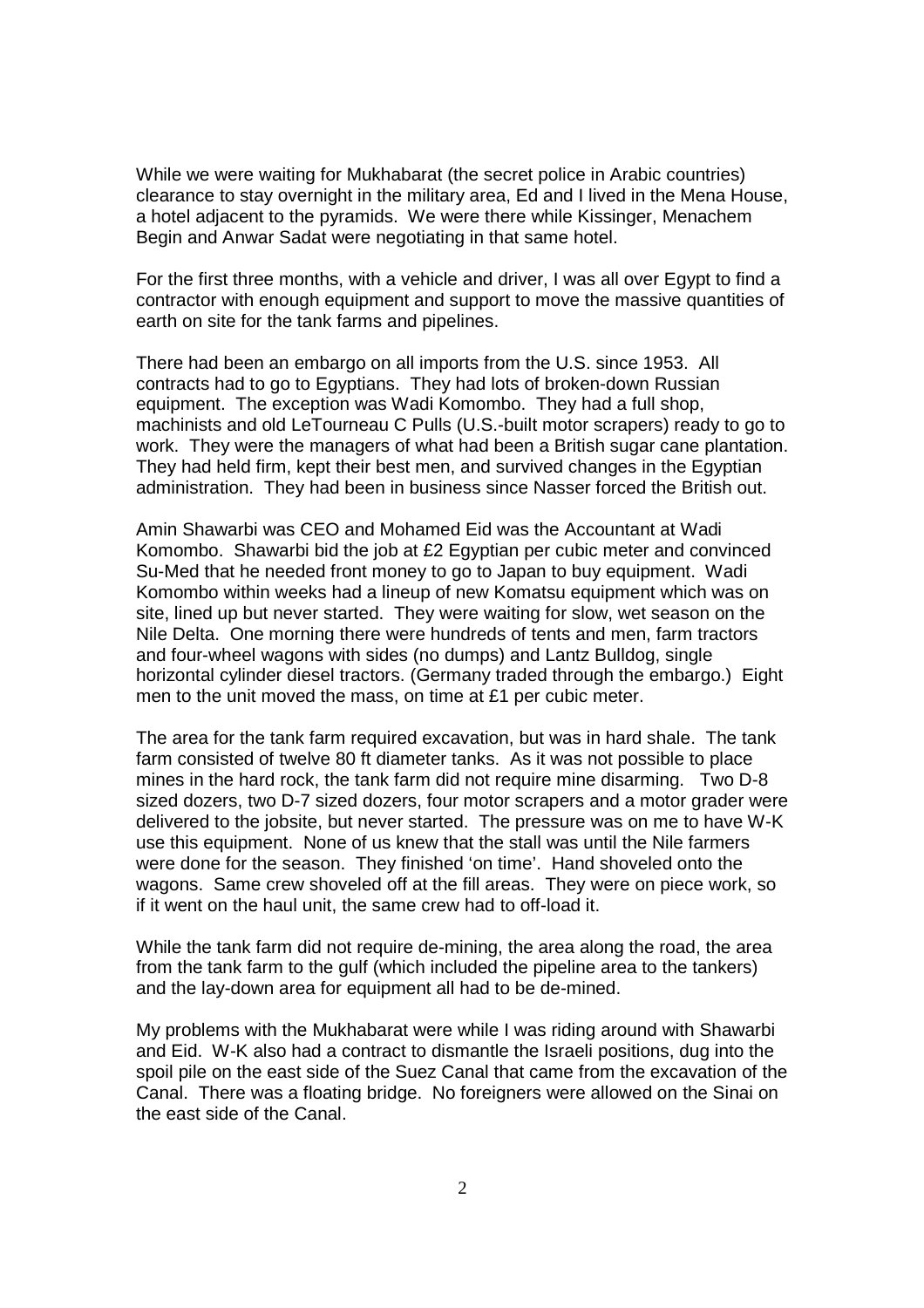Without my knowledge, the driver was told to take us to the east side and look at what W-K had for equipment. I'm sure the driver reported that a westerner (me) had been on the Sinai side.

On the east side the Israeli positions had dugouts made of 12 inch pipe, notched as we might notch a log so that they could be locked together at the corners. These were then encased in concrete in excavations in the spoil from the Canal. They were invincible for years until the Yom Kippur war. The garrisons were scarcely manned as most had gone home to Israel for Yom Kippur.

Only two of us, Ed Sohl and myself, eventually had Mukhabarat clearance to live in a military area. The Italians did not have a problem, but my having been in a forbidden area on the east side of the Canal had held things up though.

The de-mining team were from Bocami De-Mining in Milan, Italy. They did excellent work. Being as I had a blasting license and a military clearance, I was elected to do the inspection. Casper Weinberger and George Schultz, both ex-Secretaries of State, were Bechtel employees, which made our travel to work sites easier.

Bechtel insisted that Bocami's men wear bomb suits. The suits were of three layers, Aramid topped with Nomex, with a Kevlar hinged face mask and crotch protection. They were open at the back, closed with Velcro and were supposed to withstand a projectile at 1000 feet per second. With the suits on, the men looked like penguins and could not see their feet. The men proved to me that the suits were useless as they needed to carefully inch ahead while looking at their toes.

The anti-personnel mines that had to be located and disposed of were made of a plastic explosive, PEX, Paste Extrudable Explosive (See Figure 1). A springloaded plunger was held in the 'cocked' position by a thin fuse wire that passed through a hole in the plunger. When a person's weight was applied from above, the fuse wire would bend, allowing the spring-loaded plunger to impact a shotgun primer, detonating the mine. Prior to placement, a safety device prevented the plunger from contacting the primer. After placement, the safety device was removed and replaced by a plastic threaded plug to prevent sand entry. The only metallic parts of the mine were the plunger, fuse wire and brass coil spring. You had to be able to detect these in order to locate the mines.

Bocami used Foerster metal detectors from Germany. In the morning, they would sweep a path one meter wide. They had a 50 meter spool of line paid out under tension from a clip-on winder on the right side of their belt which gave them a line. They would sweep in two-inch overlapping increments and then move their feet forward two inches. When they reached the end of the 50 meter line, they would stab the winder into the sand and then reverse the sweep, using